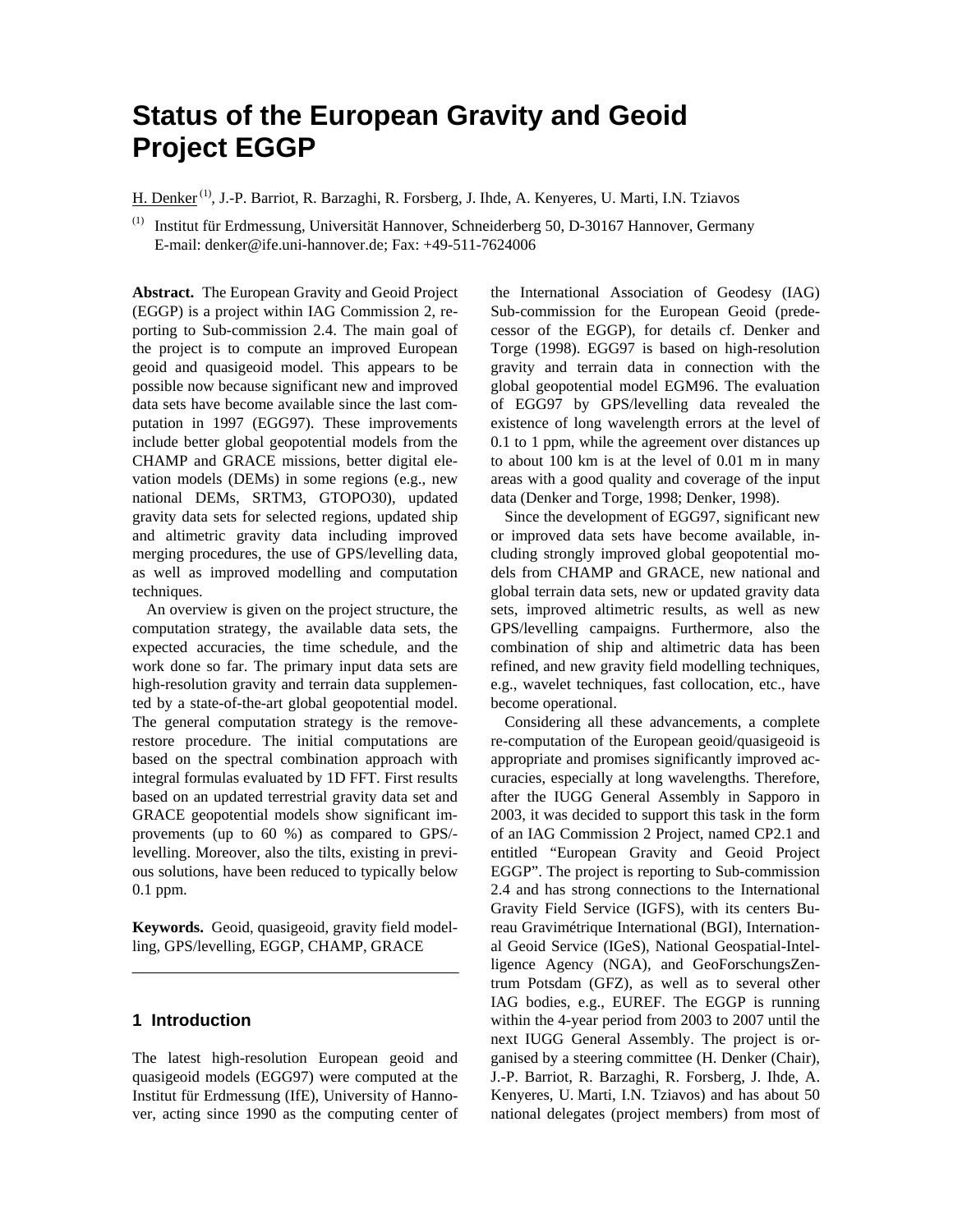the countries in Europe. The EGGP terms of reference can be found in EGGP (2003).

This contribution gives an overview on the general computation strategy and on the progress in the collection of gravity data, terrain data, and global geopotential models from the new space missions CHAMP and GRACE. First updated geoid/quasigeoid solutions are presented based on the new global geopotential models from CHAMP and GRACE. Moreover, results from an improved terrestrial gravity data set, including reprocessed ship gravity and new altimetric anomalies, are presented.

## **2 Computation Strategy**

The basic computation strategy is based on the remove-restore technique, considering high-resolution terrestrial gravity and terrain data in combination with a state-of-the-art global geopotential model (probably based on the GRACE mission). Terrain reductions will be applied to smooth the data and to avoid aliasing effects. At present, the residual terrain model (RTM) technique according to Forsberg and Tscherning (1981) is favoured. Bathymetry and density data may be considered in special test areas. Moreover, GPS/levelling data will be used for control purposes, and may also be used for a combined solution (e.g., Denker et al., 2000), depending on the quality and availability of data. All data sets will be referred to uniform horizontal, vertical, and gravity reference systems. The collection of the relevant data sets is pursued by the steering committee and the members of the project.

A significant problem with high-resolution gravity and terrain data is the confidentiality of data, which must be assured to most of the data owners. For this reason, it was decided to have only one data and computation center at the Institut für Erdmessung (IfE), University of Hannover. In addition, a second confidential gravity data center is setup at Bureau Gravimétrique International (BGI) to use the expertise of BGI in the validation and cleaning of large gravity data sets. The inclusion of data in the confidential BGI project database requires separate agreements between the data owners and BGI, and there will be no connection to the BGI public database.

The primary gravity field quantity to be computed will be the height anomaly or the quasigeoid undulation, with the advantage that only gravity field observations at the Earth's surface and in its exterior enter into the calculation, avoiding assumptions about the Earth's interior gravity field. A

geoid model is then derived by introducing a density hypothesis, which should be identical to the one used for the computation of corresponding orthometric heights.

Initially, the gravity modelling at IfE will be based on the spectral combination technique with integral formulas (e.g., Wenzel, 1982). In this method, the combination of terrestrial gravity data and a global geopotential model is done by means of spectral weights, which depend on the accuracy of the input data sets. Due to the high accuracy of the global models at long wavelengths, the terrestrial data mainly contribute the shorter wavelength components. Lateron, IfE may also test other modelling techniques, e.g., least squares collocation or wavelets. Moreover, it is planned to use the fast collocation approach developed by the Milan group (e.g., Sansò and Tscherning, 2003). Regarding the time frame, it is planned to have the final geoid/quasigeoid models in 2007 and preliminary solutions in 2005 and 2006.

The final goal is to strive for an accuracy of 0.01 m for the computed geoid/quasigeoid models (for distances up to some 100 km). Obviously, this is only possible in areas with a good coverage and quality of the input gravity and terrain data. The data requirements can be derived from theoretical and numerical studies including spectral analysis. With respect to the gravity data, a spacing of 2 to 5 km and an accuracy at the level of 1 mgal (white noise) is sufficient (Denker, 1988; Forsberg, 1993; Grote, 1996), but on the other hand even small systematic gravity errors affecting large regions may integrate up to significant geoid errors. For the elevation models, a resolution of roughly 100 m to 1000 m is adequate for alpine to low relief, respectively, with an accuracy at the level of some ten meters.

## **3 Recent Progress in Data Collection**

## **3.1 Gravity Data**

Since the start of the project, significant improvements of the gravity database have been made, including new data sets for several countries, e.g., Belgium, Luxemburg, Germany, Slovenia, Switzerland, and Netherlands. Moreover, positive responses, indicating a data update in the near future, were received from Austria, the Baltic States, Croatia, France, Greece, Poland, Serbia, Russia, the Scandinavian countries, etc. In addition to this, also the public domain data set from the Arctic Gravity Project became available (Forsberg and Kenyon,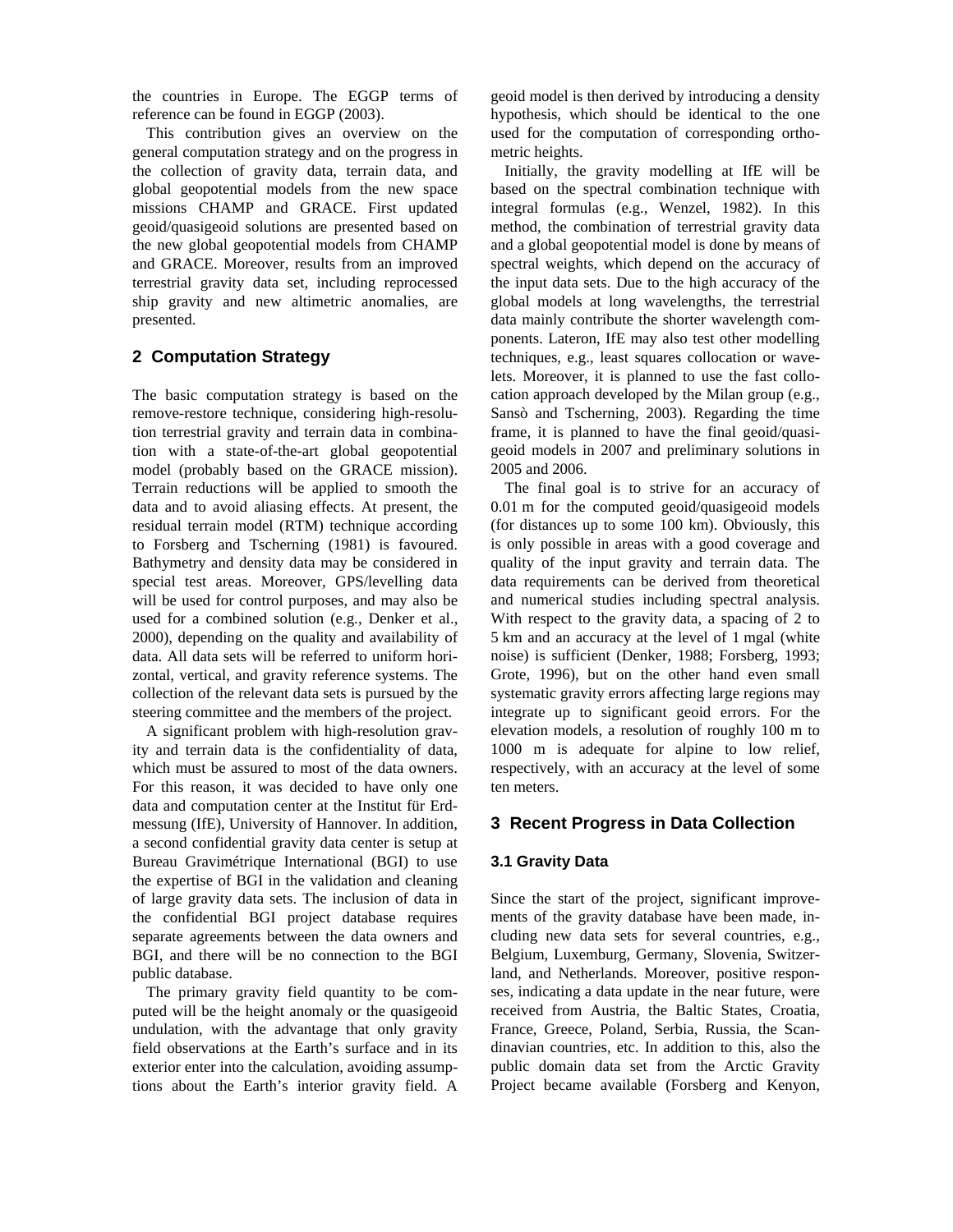

**Fig. 1.** Locations of terrestrial gravity data for entire Europe (top) and a sub-area (bottom). The left part shows the status for EGG97 and the right part shows the status of July 2004.

2004). As one example to document the progress in the collection of gravity data, Fig. 1 (bottom) depicts the old status (EGG97, Denker and Torge, 1998) and the new status in July 2004 for an area covering Belgium, Luxemburg, Netherlands, as well as parts of France and Germany.

In addition, the older gravity data sets were revised regarding the underlying reference systems, the target systems being ETRS (European Terrestrial Reference System), UELN (United European Levelling Network) and absolute gravity. Within the EGGP, only data which can be related without any doubts to the target reference systems will be included in the primary data base.

Significant progress was also made in the collection and reprocessing of ship gravity data (e.g., at IfE and other institutions). The ship gravity data, collected from several institutions for the European Seas, were crossover adjusted using a bias per track error model in order to reduce instrumental and navigational errors, incorrect ties to harbour stations, etc. (for details see Denker and Roland, 2003). An "original" and an "edited" data set were

considered, where the edited data set excluded data affected by ship turns, data in the Red Sea, data from short tracks (< 3 points), and tracks with large crossover differences. Table 1 shows the crossover statistics for both data sets before and after the adjustment. The table clearly shows that the editing of some very bad observations resulted already in an improvement of the crossover differences by a factor of two, while the crossover adjustment again reduced the crossovers by a factor of two. Before the adjustment, the RMS crossover difference is 15.5 mgal for the original and 8.4 mgal for the edited data set; the corresponding values after the adjustment are 7.0 mgal and 4.7 mgal, respectively.

**Table 1.** Statistics of crossover differences from ship gravity observations. Units are mgal.

| data set   | original  | original  | edited    | edited   |
|------------|-----------|-----------|-----------|----------|
| adjustment | before    | after     | before    | after    |
| #          | 89,328    | 89.328    | 78.929    | 78.929   |
| Mean       | 0.20      | $-0.02$   | 0.04      | $-0.01$  |
| <b>RMS</b> | 15.48     | 7.01      | 8.37      | 4.69     |
| Min        | $-258.43$ | $-204.98$ | $-109.91$ | $-48.56$ |
| Max        | $+259.54$ | $+198.37$ | $+128.40$ | $+49.16$ |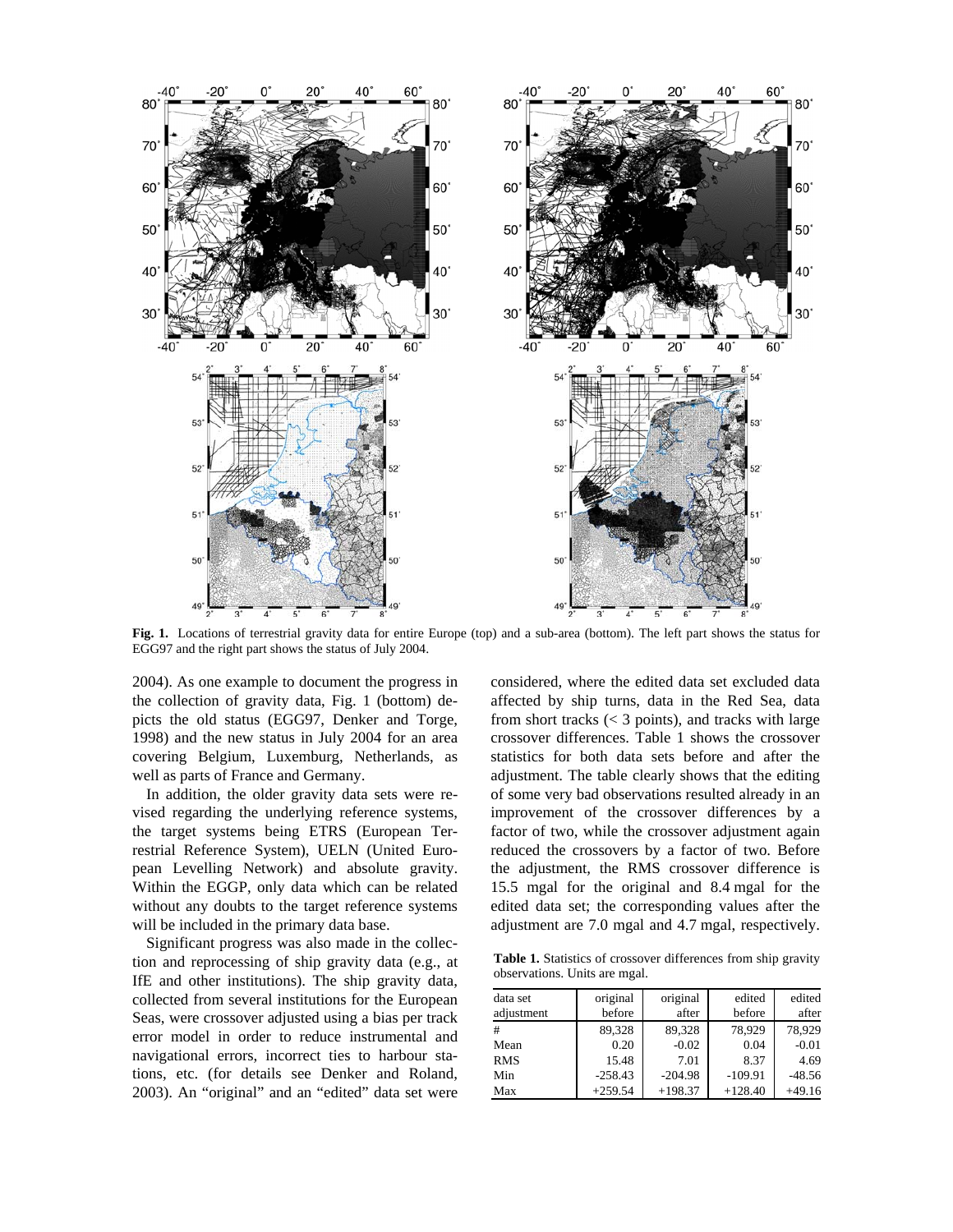The improvement of the ship data by editing and crossover adjustment was also illustrated by comparisons with altimetric anomalies from the KMS02 model (Andersen et al., 2003), giving a RMS difference of 18.0 mgal for the original data set and 10.2 mgal for the edited data set, both before the adjustment. The crossover adjustment further reduced the RMS difference to 7.8 mgal for the edited data set, proving the effectiveness of the entire procedure. In sub-areas, e.g., around Iceland, the RMS difference between the ship and KMS02 data is only 4.2 mgal.

Fig. 1 (top) depicts the locations of gravity data for entire Europe; the left part shows the status for EGG97, and the right part shows the status for July 2004 including the reprocessed ship gravity data.

#### **3.2 Digital Elevation Models (DEMs)**

For the EGG97 model, digital elevation models (DEMs) were available with a resolution of about 200 m for most countries in Central and Western Europe, while coarser grids with a resolution of 0.5 km to 10 km had to be used for the remaining parts of Europe. For EGG97, only in Germany a DEM with a very high resolution of  $1" \times 1"$  (approx. 30 m) was available. Meanwhile, also Switzerland has released a  $1" \times 1"$  DEM, and Austria has indicated the release of a corresponding model. However, especially in Eastern Europe and some other areas, fill-ins from global public domain databases have to be used, either because high-resolution DEMs do not exist or are not released for confidentiality reasons. For this purpose, the SRTM3 model with a resolution of  $3" \times 3"$  (JPL, 2004) and the public domain global model GTOPO30 with a resolution of  $30'' \times 30''$  (LP DAAC, 2004) can be used. The SRTM3 model has been released recently from the analysis of the Shuttle Radar Topography Mission as a preliminary and "research-grade" model, covering the latitudes between 60°N and 54°S. On the other hand, the GTOPO30 model has global coverage and was derived already in 1996 from several raster and vector sources of topographic information (LP DAAC, 2004).

The SRTM3 and GTOPO30 DEMs were evaluated at IfE by comparisons with national DEMs for Germany, based on  $1" \times 1"$  data (Denker, 2004a). The comparisons of the national and SRTM3 models revealed that one of the national models contained less accurate fill-ins in some areas outside of Germany. After excluding these areas, the differences between the best national model and the SRTM3 DEM show a standard deviation of 7.9 m with maximum differences up to about 300 m. The largest differences are located in opencast mining areas and result from the different epochs of the data. Histograms of the differences show a clear deviation from the normal distribution with a long tail towards too high SRTM3 elevations. Moreover, the presently available SRTM3 "research-grade" models contain numerous data voids (undefined elevations), which cause significant problems. The filling of these data gaps by interpolation must be handled with care, especially for larger gaps in mountainous areas (Denker, 2004a).

The evaluation of the GTOPO30 model by national and SRTM3 DEMs demonstrated that in Germany the longitudes of GTOPO30 should be increased by 30" (one block). The longitude shift reduced the standard deviation of the differences to the national and SRTM3 models by roughly 75 %, yielding final values of about 6.8 m and 11.5 m for the national and SRTM3 models, respectively.

Thus, the national DEMs, augmented by the SRTM3 and GTOPO30 data will allow the creation of DEMs for entire Europe with a resolution of at least  $30'' \times 30''$ , which is a significant improvement compared to the previous EGG97 computation.

#### **3.3 Global Geopotential Models**

The CHAMP and GRACE missions have led to significant improvements in the modelling of long wavelength gravity signals. This is documented, e.g., by the accumulated formal geoid error, which does not exceed 0.01 m for spherical harmonic degrees up to about 25 for the CHAMP models (e.g., Reigber et al., 2004a) and 75 for the GRACE models (e.g., Reigber et al., 2004b). On the other hand, the limit of 0.01 m is already exceeded at degree 8 for the EGM96 model. Correspondingly, the limit of 0.05 m is exceeded at about degree 20 for EGM96, 40 for the CHAMP models, and 90 for the GRACE models.

The new geopotential models from the CHAMP and GRACE missions, in combination with terrestrial gravity data of good quality  $(\pm 1 \text{ mgal})$  and coverage, allow the computation of significantly improved continental-scale geoid and quasigeoid models. Error estimates based on the degree variance approach result in standard deviations of about 0.02 m to 0.03 m for solutions based on the GRACE models, with the largest contribution (about 0.02 m) coming from the degree range 90 to 360. The corresponding values for geoid solutions based on the CHAMP models and EGM96 are about 0.04 m and 0.06 m, respectively.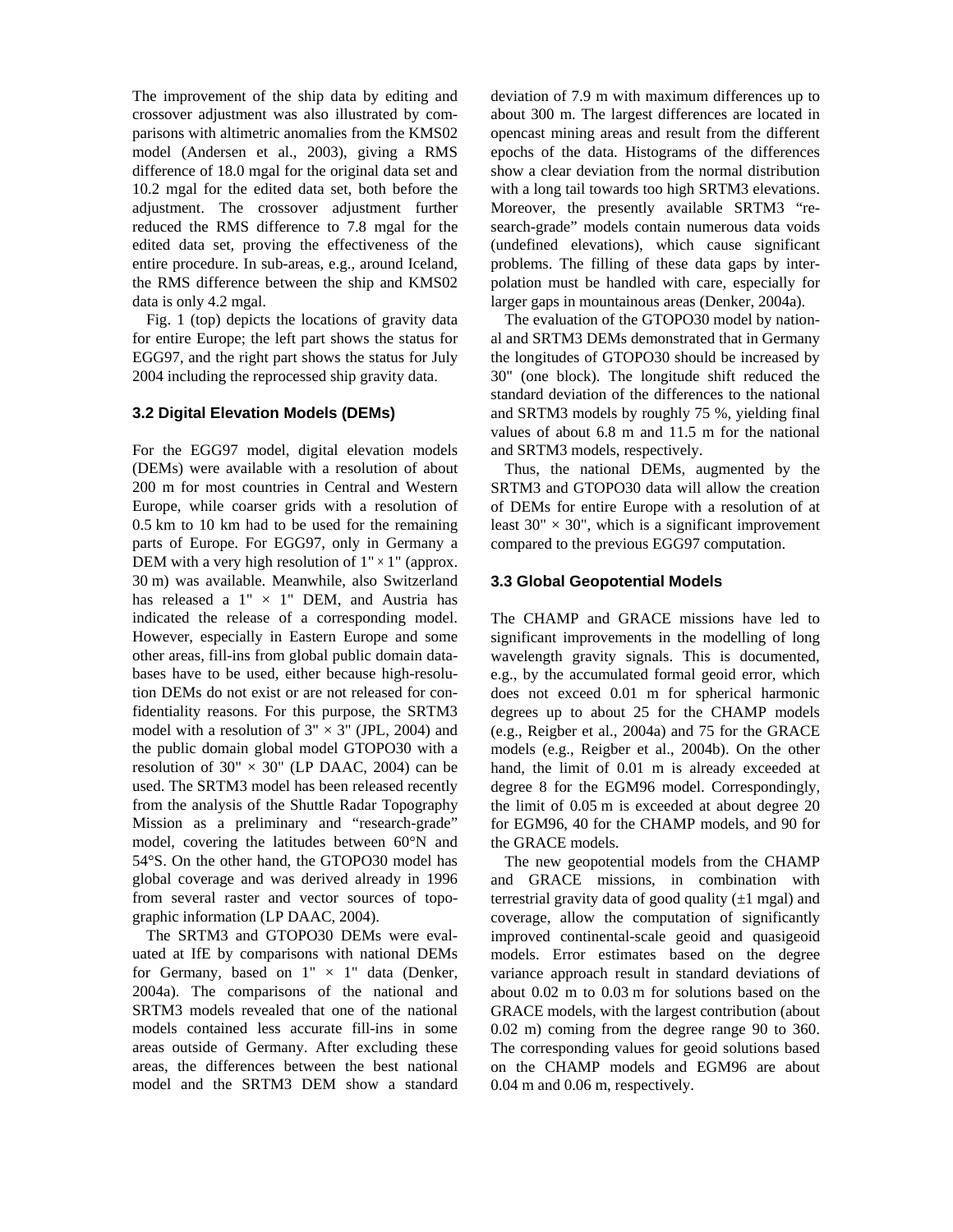## **4 First Results**

Updated European geoid/quasigeoid models were computed based on the new CHAMP and GRACE geopotential models. The computations were done using the EGG97 terrestrial gravity data set as well as an updated data set (section 3.1). The computations were done using the remove-restore technique in connection with the least squares spectral combination method. The spectral weights were derived from the error estimates of the global models and the terrestrial data. Terrain reductions were done using the RTM method. The computation area is  $25^{\circ}$ N – 77°N and 35°W – 67.4°E. The grid spacing is  $1' \times 1.5'$ , yielding  $3,120 \times 4,096$  grid points. The GRS80 constants, the zero degree undulation terms, and the zero-tide system were used throughout all computations (for details see Denker, 2004b).

All computed quasigeoid models were evaluated by GPS/levelling data from the European EUVN data set (Ihde et al., 2000) and by national campaigns. Fig. 2 shows the differences (after subtracting a common bias) between 166 stations of the EUVN GPS/levelling data set (only stations with UELN normal heights were used) and the EGG97 gravimetric quasigeoid based on EGM96 (left part), as well as a new solution (right part) based on the EIGEN-GRACE02S geopotential model (Reigber et al., 2004b); the terrestrial gravity data are identical in both solutions (status of EGG97). Fig. 2 shows clearly that the long wavelength discrepancy over Central Europe almost disappears for the GRACE solution; the largest discrepancies remain

**Table 2.** RMS differences from comparisons of GPS/levelling with EGG97 and a new quasigeoid based on EIGEN-GRACE02S. A constant bias is subtracted. Units are m.

| Country     | #    | EGG97/ | EGG04/         | Improvement |
|-------------|------|--------|----------------|-------------|
|             | pts. | EGM96  | EIGEN-GRACE02S |             |
| Belgium     | 31   | 0.061  | 0.046          | 25 %        |
| France      | 965  | 0.128  | 0.084          | 34 %        |
| Germany     | 678  | 0.107  | 0.041          | 62 %        |
| Hungary     | 299  | 0.089  | 0.057          | 36 %        |
| Netherlands | 84   | 0.035  | 0.031          | 11 %        |
| Switzerland | 147  | 0.084  | 0.063          | 24 %        |
| <b>EUVN</b> | 166  | 0.262  | 0.230          | 12 %        |

at coastal stations, especially around the Mediterranean Sea where the gravity data quality is weak. The RMS difference is 0.262 m for EGG97 and reduces to 0.230 m for the EIGEN-GRACE02S solution (12 % improvement). Correspondingly, a solution based on the CHAMP EIGEN-3 model (Reigber et al., 2004a) gives a RMS difference of 0.238 m (9 % improvement). When using the updated terrestrial gravity data set from 2004 in combination with the EIGEN-GRACE02S model, the RMS difference reduces to 0.203 m (23 % improvement compared to EGG97). Furthermore, when transforming the GPS results (according to Poutanen et al., 1996) from the non-tidal to the zero-tide system, which is used for the quasigeoid solutions, another slight reduction of the RMS difference to 0.197 m can be observed (25 % total improvement versus EGG97). Tilt parameters were also computed, but not considered any further as they were less than 0.1 ppm in all cases.

Additional comparisons of EGG97 and the new quasigeoid solution based on EIGEN-GRACE02S



**Fig. 2.** Comparison of EGG97 quasigeoid solution (left) and a new solution based on the EIGEN-GRACE02S global model (right) with GPS/levelling data from the EUVN campaign. A constant bias is subtracted.